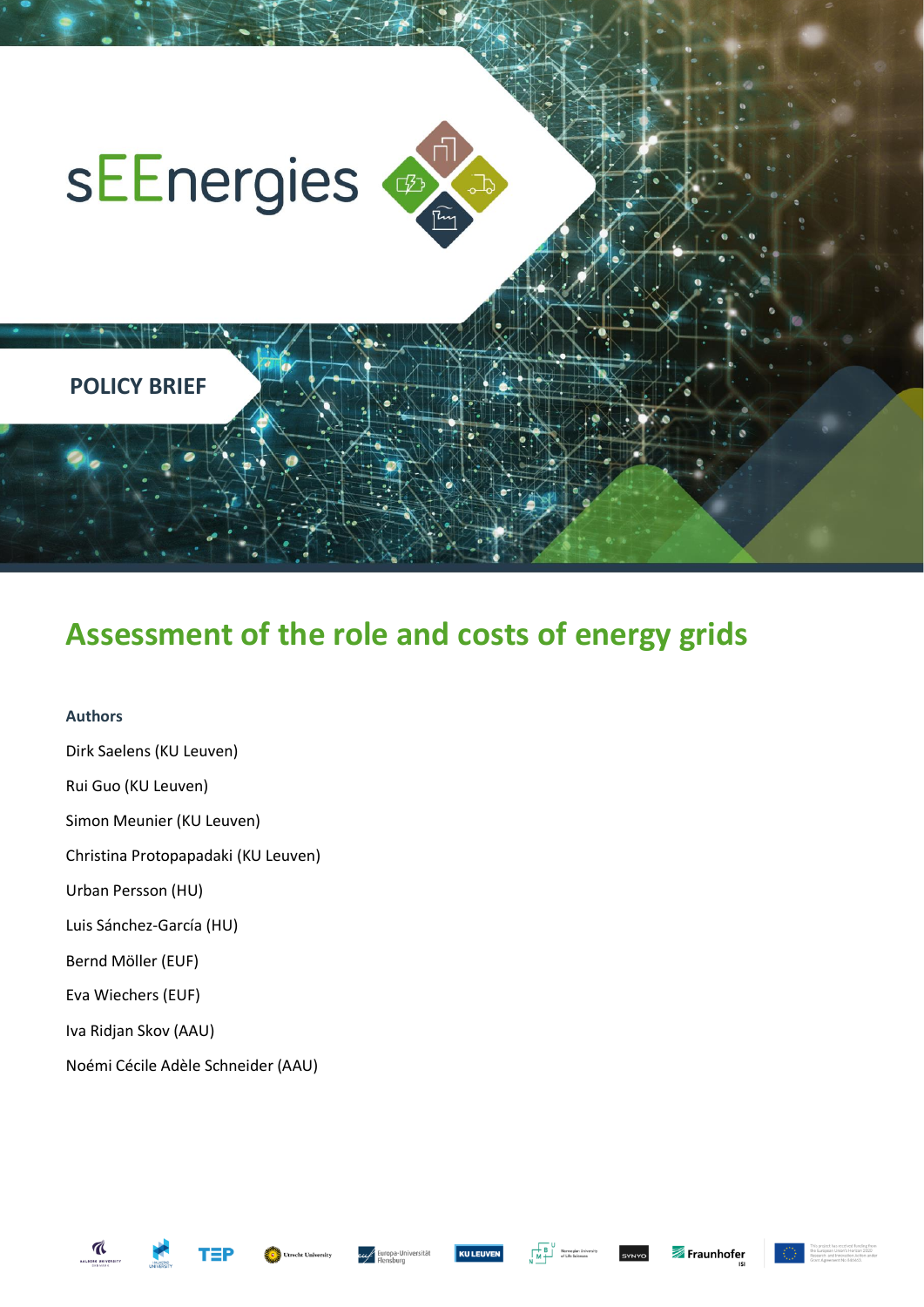## **Key messages**

- *Energy efficiency matters, and grid-related results strongly depend on the chosen energy efficiency scenarios in the European Union (EU).*
- *Regarding the electricity grid, low-voltage distribution networks have to be reinforced to integrate residential low-carbon technologies such as heat pumps (HP) and photovoltaic systems (PV).*
- *When it comes to thermal grids, the development of district heating, a technology that incorporates energy efficiency and resource synergy principles, can trigger important greenhouse gas emissions reduction.*
- *The well-developed natural gas grid infrastructure can be used to distribute renewable gas (e.g. biogas, biomethane and hydrogen) and offer storage capacity.*

## **Key findings and key recommendations**

WP4 studies the transformation of energy grids of the EU in the frame of the energy transition. Three energy grid types are considered: electricity, thermal, and gas grids.

Regarding the **electricity** grids, a techno-economic methodology is developed to **estimate the low voltage grids reinforcement cost as a function of the residential low carbon technologies** (i.e., HP, PV) integration and dwelling insulation level scenariosin EU 27 countries + the UK. The key findings indicate that the increase of HP integration rates always tends to increase the grid reinforcement cost, whereas this is not the case with PV. In most cases, the grid reinforcement cost due to the low carbon technologies integration tends to decrease with the improvements of dwelling insulation levels. In general, with the improvement of dwelling insulation, the impact of HP integration on the grid reinforcement cost reduces faster than that of PV integration on the cost. Furthermore, the rural grids usually need more reinforcement costs than the urban grids in the same country group. The grid reinforcement cost per dwelling ranges from 60 to 450 € for the EU grids. Policymakers and distributed system operators should be aware of the costs of reinforcing the lowvoltage grids due to the penetration of residential low-carbon technologies to make a better strategy for deploying these technologies in the EU.

For **thermal** grids, **the mapping of current and future heat demands and potentials of district heating** to EU 27 countries + the UK is applied and extended. The representative thermal grids are studied, and **countryspecific costs are included to identify district heating suitability across Europe**. At last, the **potential district heating by extent and cost is mapped, and excess heat and renewable energy potentials are allocated using online mapping**. The key findings indicate that the total marginal capital cost levels, thus representing investments both in distribution and service pipes, increase from a test reference case resembling the current year (2015) by approximately 40% by 2030 (from some 11.1 to 15.5 €/GJ) and by roughly 73% by 2050 (from 11.1 to 19.2 €/GJ). This general circumstance suggests a "window of opportunity" for investments in district heating systems in the EU in the coming 10-year period, a window that appears to begin closing during the years leading up to 2015. Although the general trend indicates relatively higher cost levels for district heating in the coming years, rich opportunities for network heat distribution are expected to prevail in highly dense inner-city districts, especially in larger coherent metropolitan areas. Two counteracting main trends, that of urbanisation and population growth on the one hand, and that of energy-saving measures in buildings on the other resulting in some cases in a remarkable status quo concerning heat demand densities in the modelled future year settings.

For **gas** grids, the **techno-economic data on existing European natural gas, biogas, biomethane, syngas, and hydrogen infrastructures** is presented. The potential to use the existing natural gas grids for biogas, biomethane, syngas, and hydrogen is also analysed. The key findings indicate that the natural gas infrastructure is well developed and interconnected and provides Europe with around 1,500 TWh of cross-